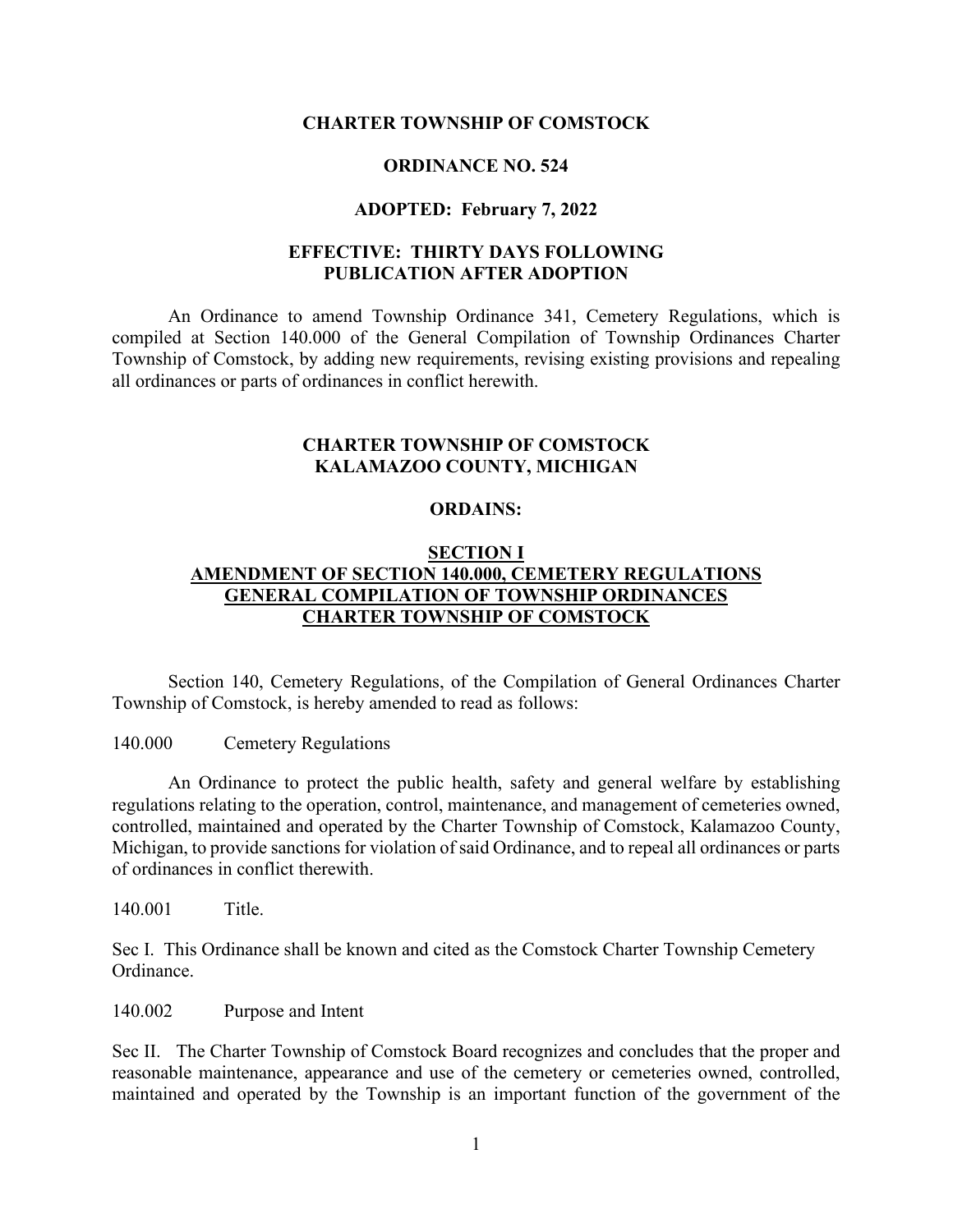Township It is also important that burials, disinterment and other matters associated with a municipal cemetery are handled in a respectful and proper way in order to promote the safety, public health and general welfare of the community. The Township Board finds the adoption and enforcement of this Ordinance is in the best interests of the Township, those who have purchased burial rights and the residents of the Township.

140.003 Definitions of cemetery lots and burial spaces/plots.

Sec. III.

- A. A *cemetery lot* shall consist of burial spaces sufficient to accommodate from one to four burial spaces.
- B. A *burial space/plots* shall consist of a land area four feet wide and ten feet in length.
- C. A *Township Official* is defined as any elected official, sexton, or designee approved by the Township Board to work in the cemetery.
- 140.004 Sale of lots or burial spaces.

Sec. IV.

- A. Hereafter, cemetery lots or burial spaces shall be sold to residents and non-residents of the Charter Township of Comstock. In the event that there are a limited number of cemetery lots or burial spaces available, then and in such event sales shall be to residents, non-resident taxpayers, and non-residents who are not taxpayers of the Township in that order of priority. The Township Board of the Charter Township of Comstock shall have the right and authority to charge different purchase prices among those classes of persons eligible to purchase cemetery lots or burial spaces so long as there is no discrimination among persons of a particular class of purchasers.
- B. All such sales shall be made on a form approved by the Township Board which grants a right of burial only and does not convey any other title to the lot or burial space sold. Such form shall be executed by a Township Official.
- C. Burial rights may only be transferred to those persons eligible to be original purchasers of cemetery lots or burial spaces within the Township and may be effected only by endorsement or an assignment of such lot certificate in writing upon the lot certificate issued by the Township and by subsequent written approval by a Township Official of the certificate transfer. The assignment of any lot certificate, once approved by said Township Official, shall be entered upon the official records of the Township. Upon such new assignment, approval and record, said Official shall issue a new lot certificate to the assignee and shall cancel and terminate the original certificate on the Township's records. They can then reassign the unused interment spaces subject to any vested rights of interments or waiver thereof.
- D. In the event that the owner of a cemetery lot, burial space and/or plot is deceased, and if the deceased owner did not specifically devise and/or transfer the cemetery lot, burial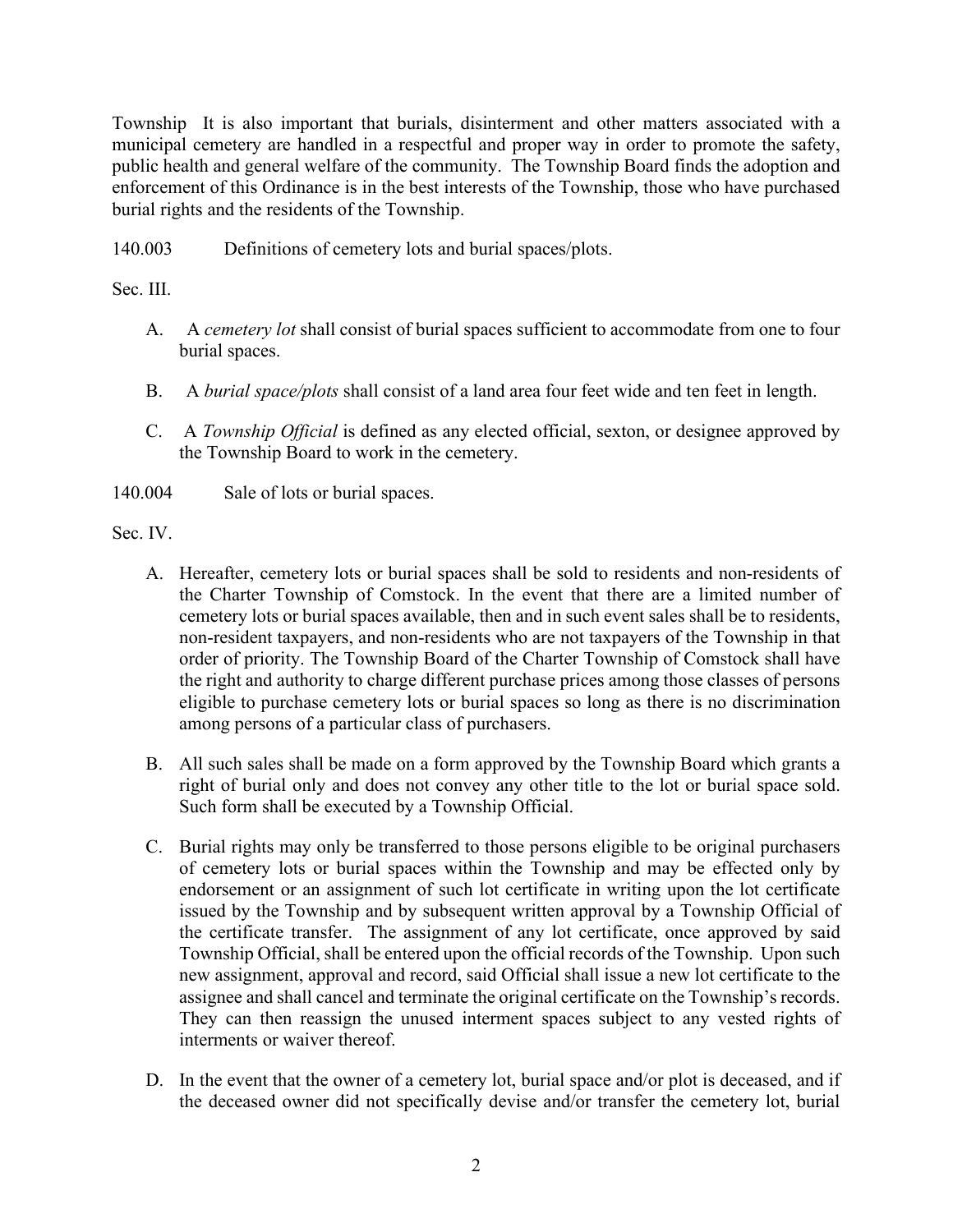space and/or plot in his or her will or through another testamentary directive, the deceased owner's heirs will, upon proper application and presentation of proofs to the Township Official, inherit and/or otherwise be eligible for transfer of the deceased owner's cemetery lot, burial space and/or plot. Any persons making such claim shall provide the Township Official with an affidavit as to the death of the deceased owner (attaching the certified death certificate) along with a probate order to transfer title or other proof of the right to the cemetery lot, burial space and/or plot. Upon such proofs, the new owner of the cemetery lot, burial space and/or plot can then reassign the unused cemetery lot, burial space and/or plot subject to any vested rights or waiver thereof or sell unused plots back to the Township.

140.005 Purchase price, transfer fee, and grave opening charges.

Sec. V.

- A. Purchase price of burial spaces shall be at a cost determined from time to time by the Township Board and will be available in the Township Hall.
- B. Transfer of one or more burial spaces from an original purchaser to a qualified assignee shall be at a cost determined from time to time by the Township Board.
- C. The opening and closing of any burial space, prior to and following a burial therein, and including the interment of ashes, shall be at a cost to be determined from time to time by the Township Board.
- D. The foregoing charges shall be paid to the Township and deposited in the cemetery fund of the Township.
- E. No burial space shall be opened and closed except under the direction and control of the Township Sexton or Township Official.
- F. The Township Board shall have the authority to set fees pursuant to this Ordinance from time to time by resolution. Such fees can include, but are not limited to, fees for a grave opening, setting of foundations, grave closing, weekend or holiday burial, the price for a new cemetery lot, and other matters.

140.006 Markers or memorials.

Sec VI.

- A. All permanent markers or memorials must be of stone, marble, granite, or bronze.
- B. All such permanent markers or memorials must be located upon a suitable solid foundation to maintain the same in an erect position. The footing or foundation upon which any permanent monument, marker, or memorial must be placed shall be constructed by the Township at a cost as determined by the Township Board.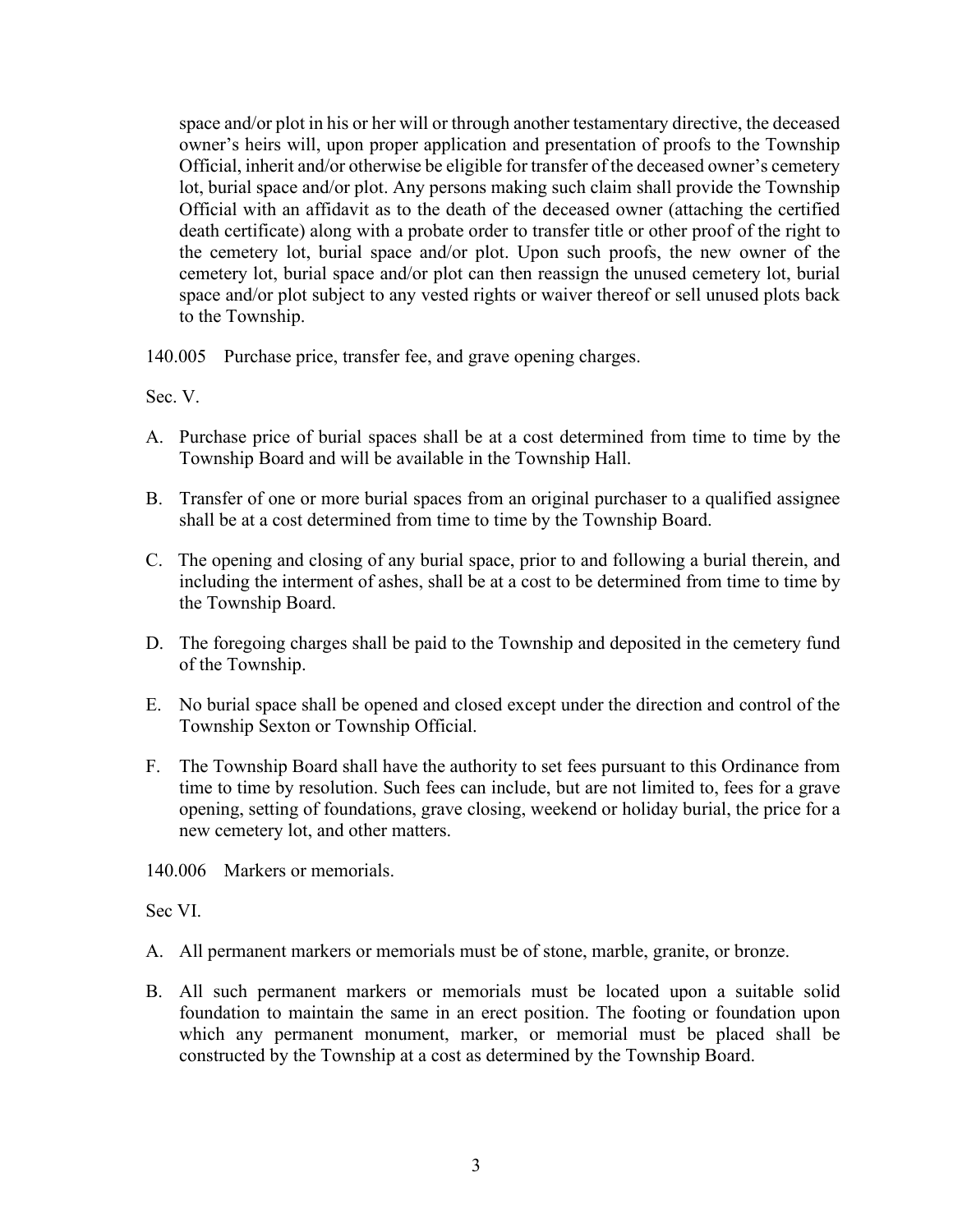- C. A single marker shall not be wider than 44" inches (48" including the foundation) or 20" in depth (24" with foundation), including overhang. In the event that one upright monument, marker or memorial is dedicated to the use of two or more burial spaces, then and in such event, such monument, marker or memorial shall be centered, as nearly as practical, among these contiguous burial spaces to which such monument, marker or memorial is dedicated. The marker needs to be no larger than 92" long (96" with foundation) and 20" in depth (24" with foundation). A monument shall stand up right no higher than 48".
- D. Only one permanent monument, marker or memorial shall be permitted per burial space. However, a burial space for a veteran may have a second monument, marker or memorial that is flush to the ground identifying the deceased as a veteran. There shall, however, be no more than one upright monument, marker or memorial per burial space.
- E. Temporary markers may be erected for a period of 12 months following interment. The Township reserves the right to remove said marker after this time period. In order to provide notice, the Township shall make reasonable efforts to contact the owner of, or contact person for, the cemetery lot at least seven (7) days prior to commencing any corrective measures. Once a permanent marker is placed, the temporary marker must be removed.
- F. Should any monument or memorial (including any monument or memorial that was in place prior to the effective date of the amendment of this ordinance) become broken, moved off its proper site, or a safety hazard, the Township shall have the right to correct the condition or remove the monument or memorial. The Township shall make reasonable efforts to contact the owner of, or contact person for, the cemetery lot at least seven (7) days prior to commencing any corrective measures.
- G. The maintenance, repair, and upkeep of a cemetery memorial or marker is the responsibility of the heirs or family of the person buried at that location. The Township has no responsibility or liability regarding the repair, maintenance or upkeep regarding any such monument or marker.
- 140.007 Interment regulations.

## Sec. VII.

- A. Except as provided in this section, only one person may be buried in a burial space except for one (1) infant (up to one year old) and one (1) adult buried at the same time or two (2) infants buried at the same time; however, only one (1) permanent marker, memorial or monument may be placed on said burial space.
- B. Four (4) cremation interments may be placed in one regular burial space; however, only one (1) permanent marker, memorial or monument may be placed on said burial space.
- C. Two (2) cremation interments and one (1) regular interment may be placed in one regular burial space; however, only one (1) permanent marker memorial or monument may be placed on said burial space.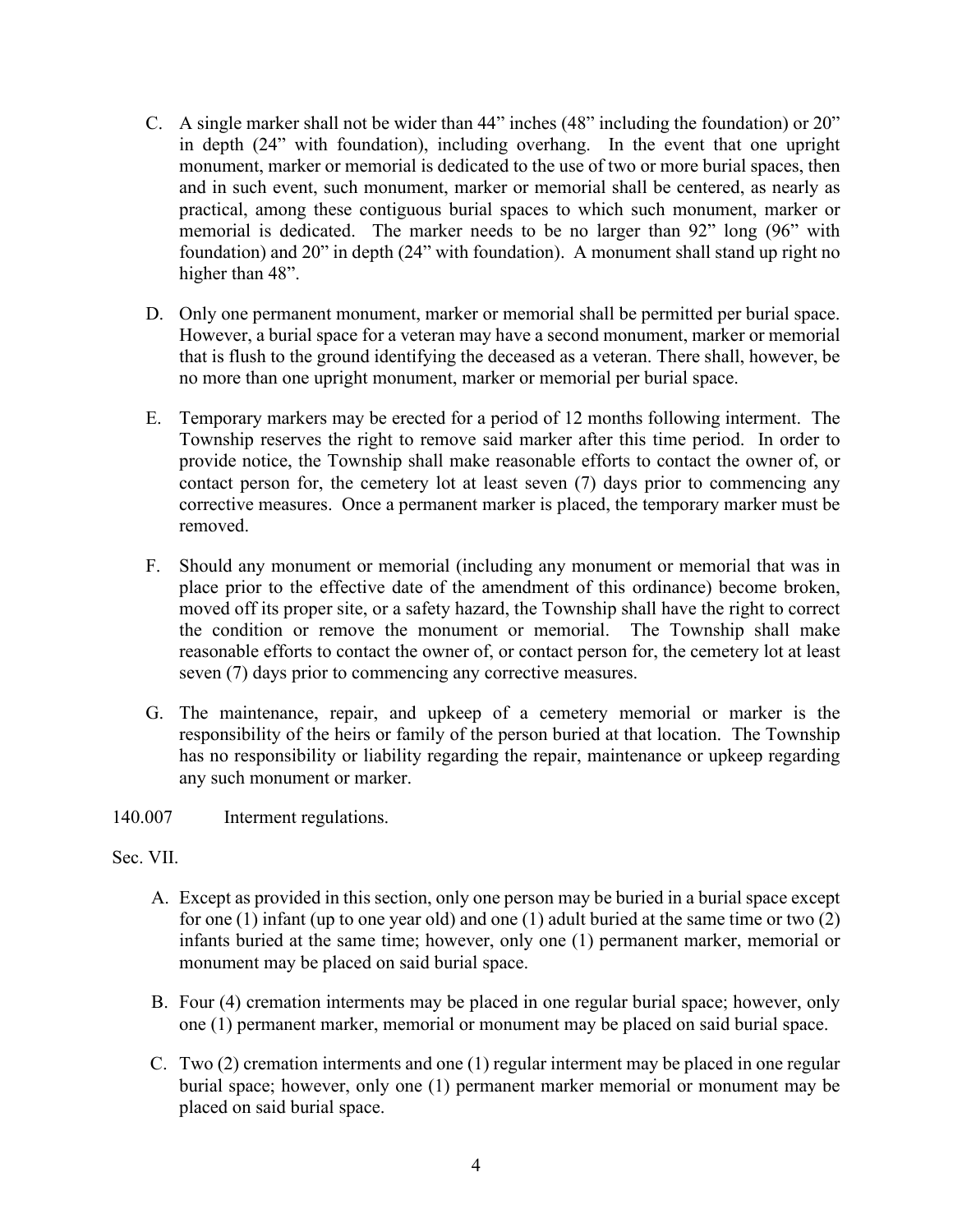- D. A request for the opening of a burial space requires not less than 36-hour advance notice to the Township. The Township will make every effort to accommodate the request for burial based on availability of the excavator and/or other Township equipment and personnel. All weekend burials must be requested by 4:00pm the Wednesday prior and all Monday burials (or Tuesday if Monday is a holiday) must be requested by 4:00pm on the Thursday prior.
- E. The appropriate permit for the burial space involved, together with the appropriate identification of the person to be buried therein, when necessary, shall be presented to the Township Official prior to interment. Where such permit has been lost or destroyed, the Township Official shall be satisfied, from his or her records, that the person to be buried in the burial space is an authorized and appropriate one before any interment is commenced or completed.
- F. No disinterment or digging up of an occupied grave shall occur until and unless any and all permits, licenses and written authorizations required by law for such disinterment or digging up of an occupied grave have been obtained from any applicable State or County agency, governmental unit or official, and a copy of the same has been filed with the Township Official.
- G. The Township Board shall have the authority to refuse to allow a disinterment or the digging up of an occupied grave (and to refuse to issue a Township disinterment permit for the same) if the disinterment or digging up of an occupied grave is not done pursuant to a court order (issued by a court of competent jurisdiction) or does not have a reasonable basis.
- 140.008 Ground maintenance.

## Sec. VIII.

- A. No grading, leveling or excavating upon a burial space shall be allowed. No personal lawn maintenance equipment shall be used, except by the Township. No edging, stones, coping, fence, railing, hedge or *material of any sort* shall be established or maintained to define a cemetery lot or burial space or portion thereof.
- B. No flowers, shrubs, trees or vegetation of any type shall be planted within a Township cemetery. Any of the foregoing items may be removed and disposed of by the Township Official or the cemetery sexton.
- C. The Township reserves the right to remove or trim any tree, plant or shrub located within the cemetery in the interest of maintaining proper appearance and the use of the cemetery.
- D. The Township shall have the right and authority to remove and dispose of any and all growth, emblems, displays, containers or other objects in the cemetery that through decay, deterioration, damage or otherwise become unsightly, a source of litter or a maintenance problem or that are otherwise in violation of this Ordinance.
- E. Surfaces other than earth or sod are prohibited.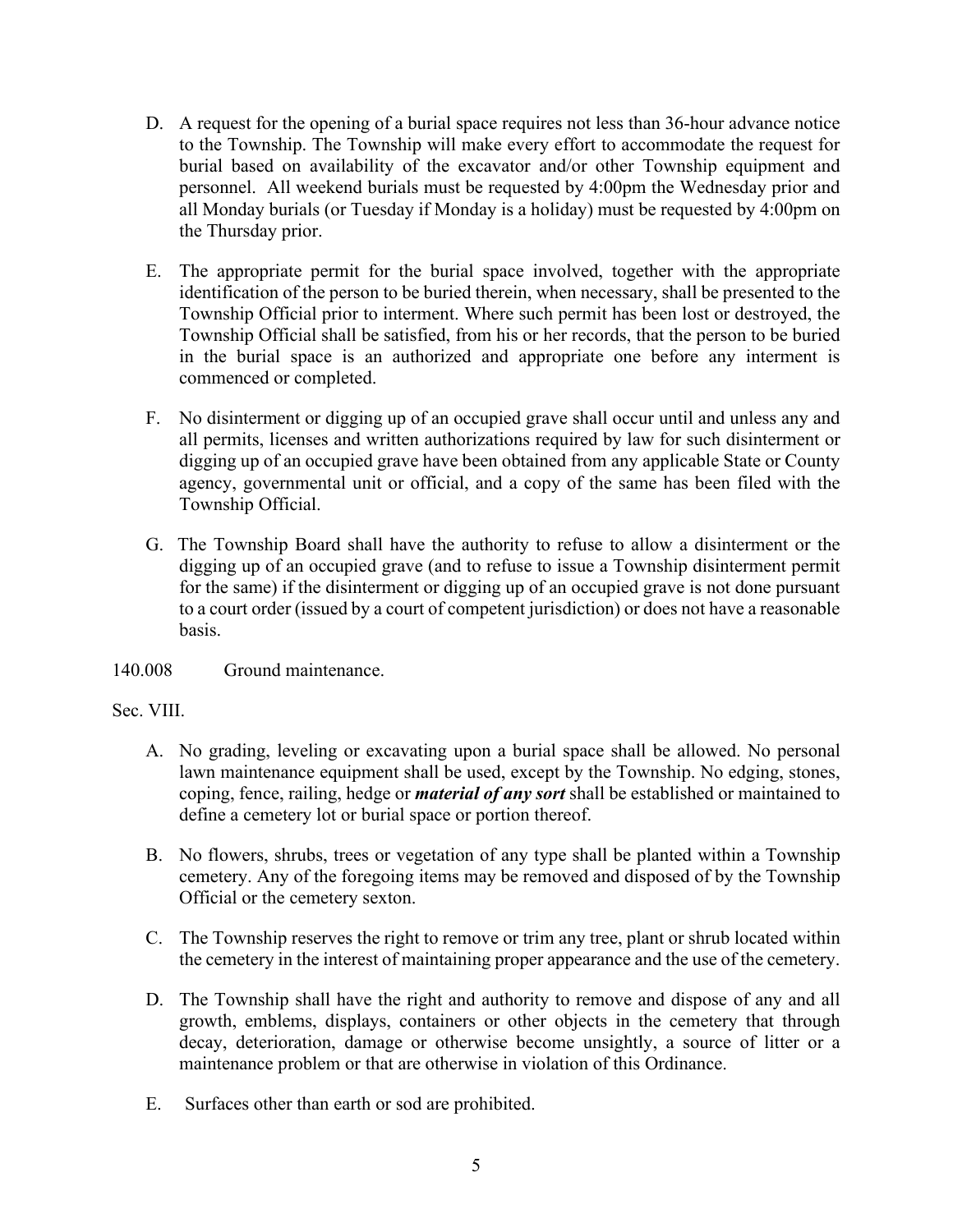- F. All refuse of any kind or nature including, but not limited to, dried-up flowers, wreaths, balloons or statues, must be removed from the cemetery within ten (10) days after burial. Holiday and seasonal decor are permitted two (2) weeks prior to and two (2) weeks following that holiday. One (1) holiday decoration is permitted per gravesite. The term holiday as used in this Section refers to New Year's Day, Easter, Mother's Day, Memorial Day, Father's Day, Independence Day, Labor Day, Halloween, Veterans Day, Thanksgiving and Christmas, Kwanzaa or Hanukkah.
- G. There shall be no jars or glass used on the premises for the holding of cut flowers; however, the inclusion of permanent receptacles as part of the permanent marker, memorial, monument, or foundation for use of holding of cut flowers is permitted. One (1) decorative item per gravesite is permitted including a container to hold cut flowers, artificial flowers or any other not season specific items that can fit within the container. The item shall be placed on the side of the monument on a patio stone. One (1) shepherd's hook for hanging flower baskets is allowed per monument, if it is erected so the base is flush to the foundation. Cones for holding artificial flowers are not allowed nor are artificial flowers to be placed directly in the ground. All permitted items must be in-line with the marker, memorial or monument and cannot be placed in front or back or exceed the width of the lot.
- H. No bird feeders, deer feeders or other animal feeding devices or materials shall be permitted within a Township cemetery.
- I. The Township shall regularly perform ordinance enforcement duties throughout the year. Maintenance and clean-up will be conducted on a regular basis. The Township reserves the right to remove and dispose of items in violation of the ordinance.
- J. No cremains shall be spread upon any portion of a Township cemetery, unless it is an area established for such use.
- 140.009 Forfeiture of vacant cemetery lots or burial spaces.

Sec. IX.

Cemetery lots or burial spaces sold after June 15, 1980 and remaining vacant fifty (50) years from the date of their sale, shall automatically revert to the Township upon occurrence of the following events:

- A. Notice shall be sent by the Township Official by First Class Mail to the last known address of the last owner of record informing him/her of the expiration of the 50-year period and that all rights with respect to said lots or spaces will be forfeited if the owner does not affirmatively indicate in writing to the Township Official within 60 days from the date of mailing of the within notice his/her desire to retain said burial rights.
- B. No written response to said notice indicating a desire to retain the cemetery lots or burial spaces in question is received by the Township Official from the last owner of record of said lots or spaces or his/her heirs or legal representatives within 60 days from the date of mailing of said notice.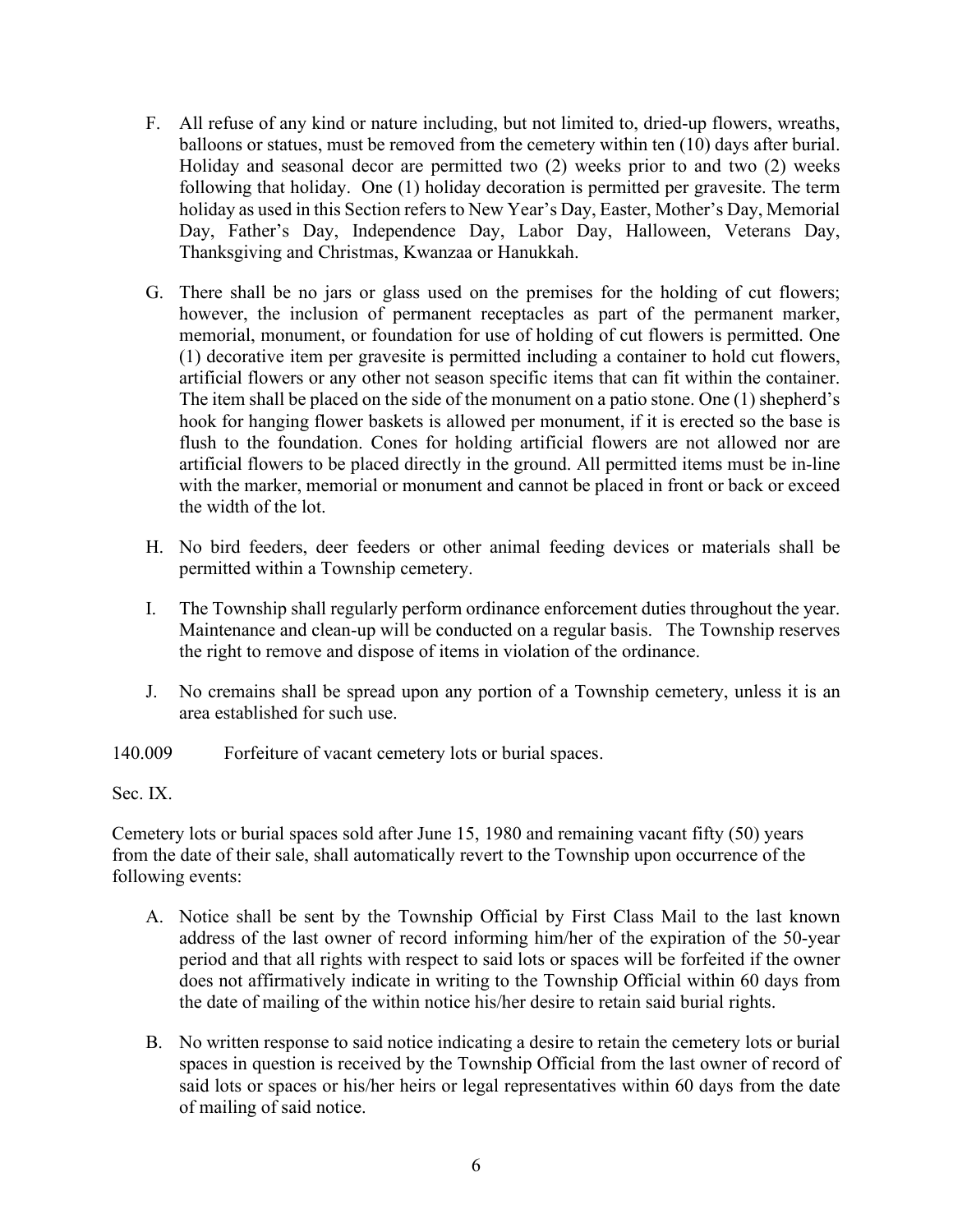140.010 Repurchase of lots or burial spaces.

Sec. X.

The Township will repurchase any cemetery lot or burial space from the owner for the original price paid the Township upon the written request of said owner or his/her legal heirs or representatives.

140.011 Records.

Sec. XI.

The Township Official shall maintain records concerning all burials and issuance of lot certificates separate and apart from any other records of the Township and the same shall be open to public inspection at all reasonable business hours.

140.012 Vault.

Sec. XII.

All burials shall be within a standard concrete vault installed or constructed in each burial space before interment. Cremation ashes shall be placed within a sturdy container (no plastic bags).

140.013 Cemetery hours.

Sec. XIII.

- A. The cemeteries shall be open to the general public from sunrise to sunset of each day.
- B. No person shall be permitted in the Township cemeteries at any other time other than the foregoing hours, except upon permission of the Township Official.

140.014 Prohibited Uses and Activities

Sec XIV.

The following prohibitions shall apply within both Township cemeteries:

- A. No person shall destroy, deface, apply graffiti to or otherwise injure any monument, sign or tree, or other lawful item located within a Township cemetery.
- B. No person shall disturb the peace or unreasonably annoy, harass or disturb any other person who is lawfully present on the grounds of any Township cemetery.
- C. No vehicles shall be permitted to drive or park on lawns or cemetery lots or park in the middle of the road.
- D. There shall be no destruction of cemetery property.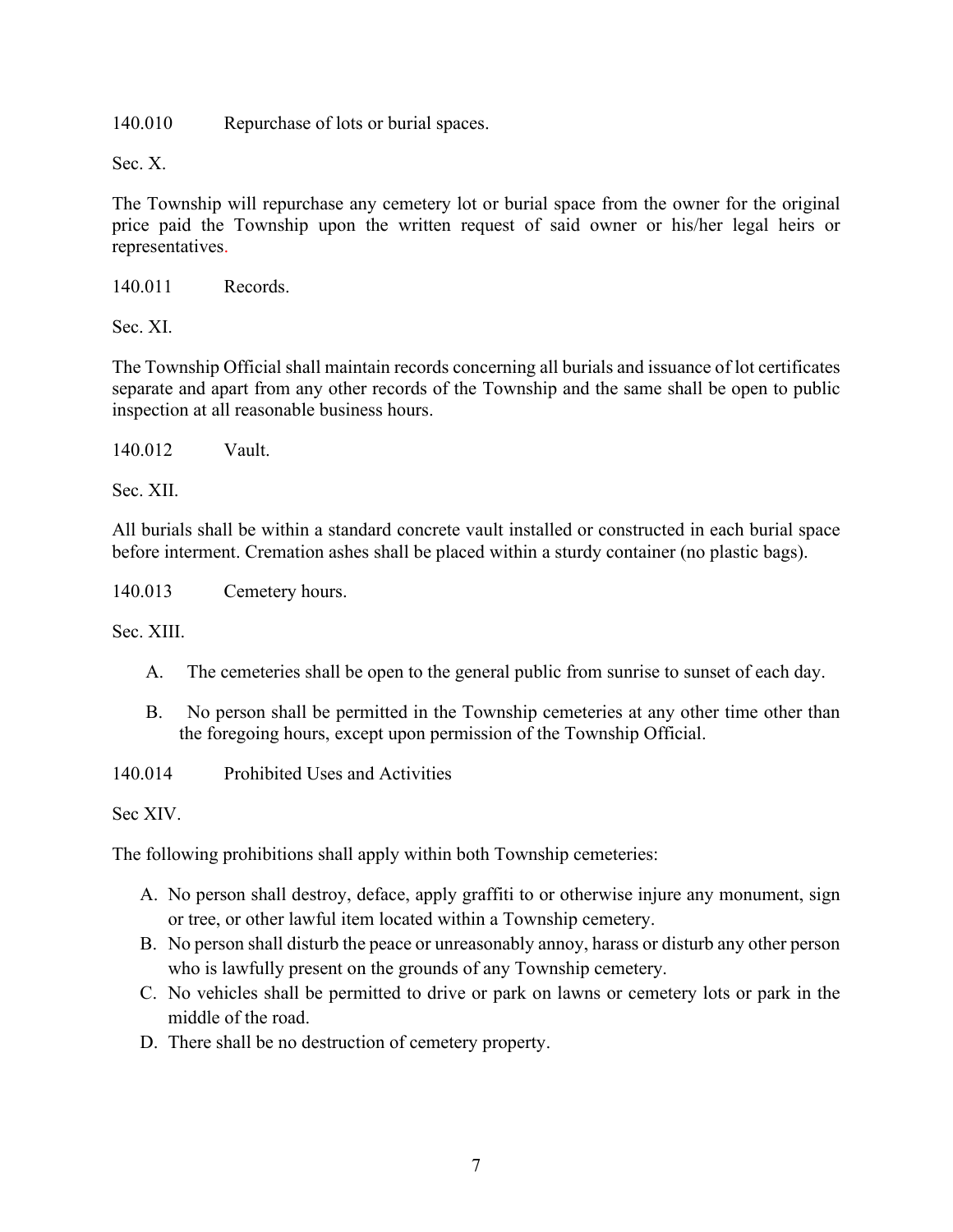- E. There shall be no headstones, ornaments, glass vases, fences, benches, trellises, statues, signs of any other item placed, kept, installed or maintained in a cemetery except as expressly allowed by this Ordinance.
- F. There shall be no disturbing of the peace or engaging in any loud or boisterous conduct in the cemeteries.
- G. There shall be no digging, grading, or mounding unless expressly authorized by this Ordinance.
- H. There shall be no driving of an automobile, truck or any vehicle on any portion of a cemetery except the designated roads or drives.
- I. There shall be no snowmobiles, four-wheelers, go-carts or similar vehicles.
- J. There shall be no gathering in excess of 75 people without prior Township approval (except during or incidental to a funeral occurring concurrent with burial).
- K. There shall be no disinterment or grave openings unless approved by the Township.
- L. There shall be no possession or consumption of any alcoholic beverage, marihuana, or illegal substances.
- M. There shall be no picnicking or consumption of food without prior Township approval.
- N. There shall be no music, playing of any radio, or the use of any amplification device or similar item, except pursuant to a military ceremony or a funeral.
- O. There shall be no solicitation or peddling of services or goods or any signs or placards advertising any goods or services.
- P. There shall be no littering or dumping.
- Q. There shall be no unlawful interference with or disruption of a lawful funeral or funeral procession.
- R. There shall be no private signs, lighting, moving displays or changeable copy on a sign.
- S. There shall be no fires, candles or open flames.
- T. No children under 12 years of age shall be allowed in any Township cemetery unless accompanied by an adult and properly supervised by an adult.
- U. No firearms or archery arrows shall be discharged or shot except that military or other veteran organizations may carry arms for the purpose of firing over the grave at the burial of a member.
- V. No person shall engage in any fight, quarrel or disturbance.
- W. There shall be no dumping in, vandalizing or tipping over of any lawful garbage container or receptacle.
- 140.015 Authority of the Township Sexton
- Sec. XV.
	- A. The Township Board may appoint a Township Sexton, who shall serve at the discretion of the Township Board. The Township Sexton may be a Township employee or independent contractor for the Township, at the discretion of the Township Board.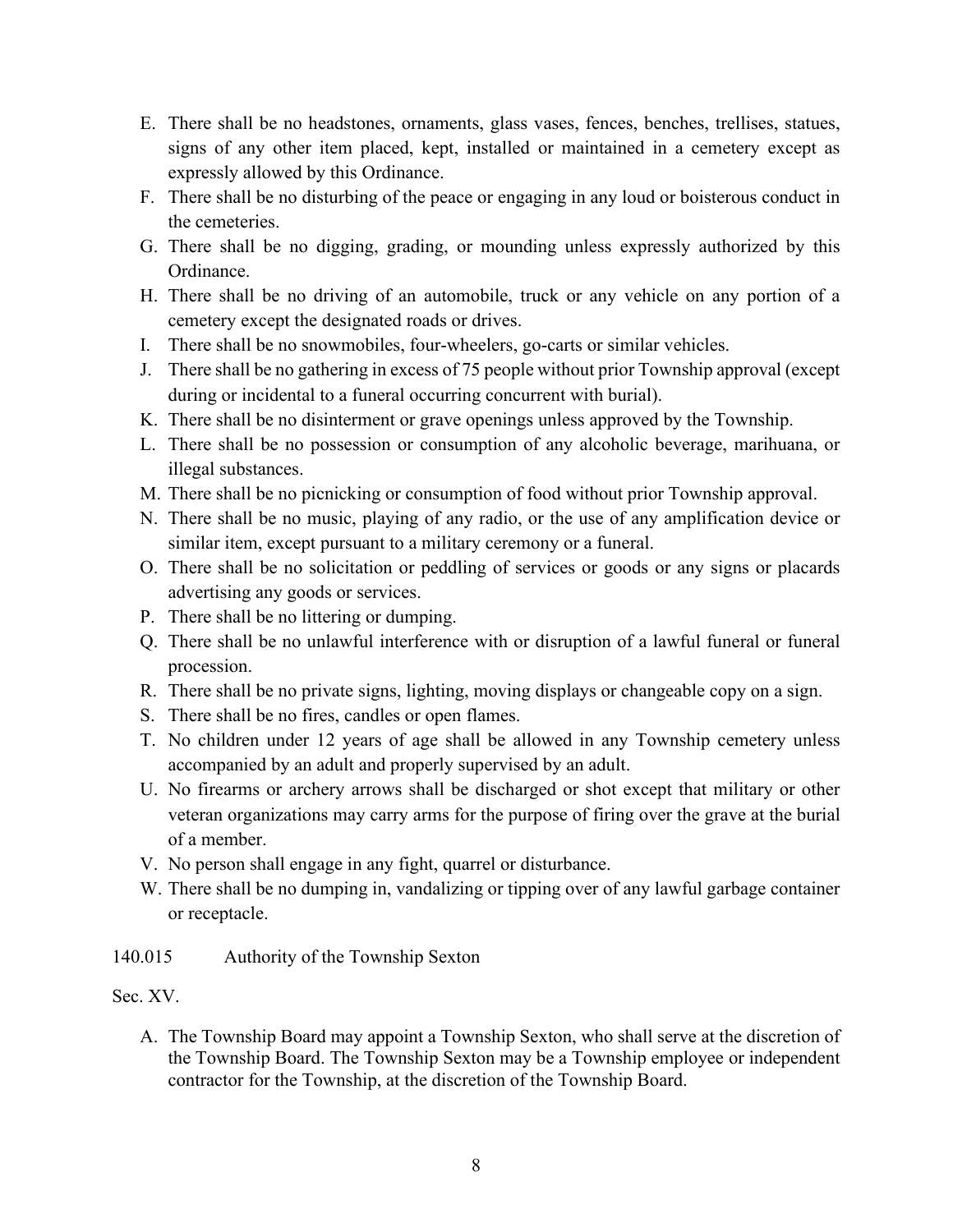- B. The Township Sexton shall assist other Township officials with the enforcement and administration of this Ordinance.
- C. The Township Sexton shall have such duties and obligations with regard to Township cemeteries as may be specified from time to time by the Township Board.

140.016 Applicability of this Ordinance

Sec. XVI.

This Ordinance shall apply only to cemeteries owned, controlled or operated by the Township.

The provisions of this Ordinance shall not apply to Township Officials, or their agents or designees involved with the upgrading, maintenance, administration or care of a Township cemetery.

The provisions of this Ordinance shall not apply to police officers or firefighting officials, or officers involved in carrying out their official duties.

140.017 Interpretation/Appeals to the Township Board

Sec. XVII.

Any appeals can be filed with the Township Board.

140.018 Authority of the Township to Remove Unauthorized or Unlawful Items from a Township Cemetery

Sec. XIII.

Any monument, marker, or item that has been placed, installed, left or maintained in any Township cemetery in violation of this Ordinance, any Township rule or regulation regarding Township cemeteries, or any county, state or federal law, statute or regulation may be removed by the Township from the cemetery at any time and may be disposed of by the Township without any prior notice to, permission from, or liability or obligation to the person or persons who left, installed, maintained or kept such item in the cemetery. No such item (including, but not limited to a monument, marker, planting, trellis, personal item, urn, flowers or foliage, structure, landscaping, flag, or similar item) can be installed, placed, maintained or kept in a Township cemetery unless expressly authorized by this Ordinance or a written rule or policy of the Township. Even if such an item is authorized to be installed, kept, maintained or left in a Township cemetery, the Township shall have the discretion to remove any such item at any time and dispose of the same without prior notice to, consent from, or liability to the person or persons who installed, maintained or left such item in a Township cemetery.

140.019 Penalties and Sanctions.

Sec. XIV.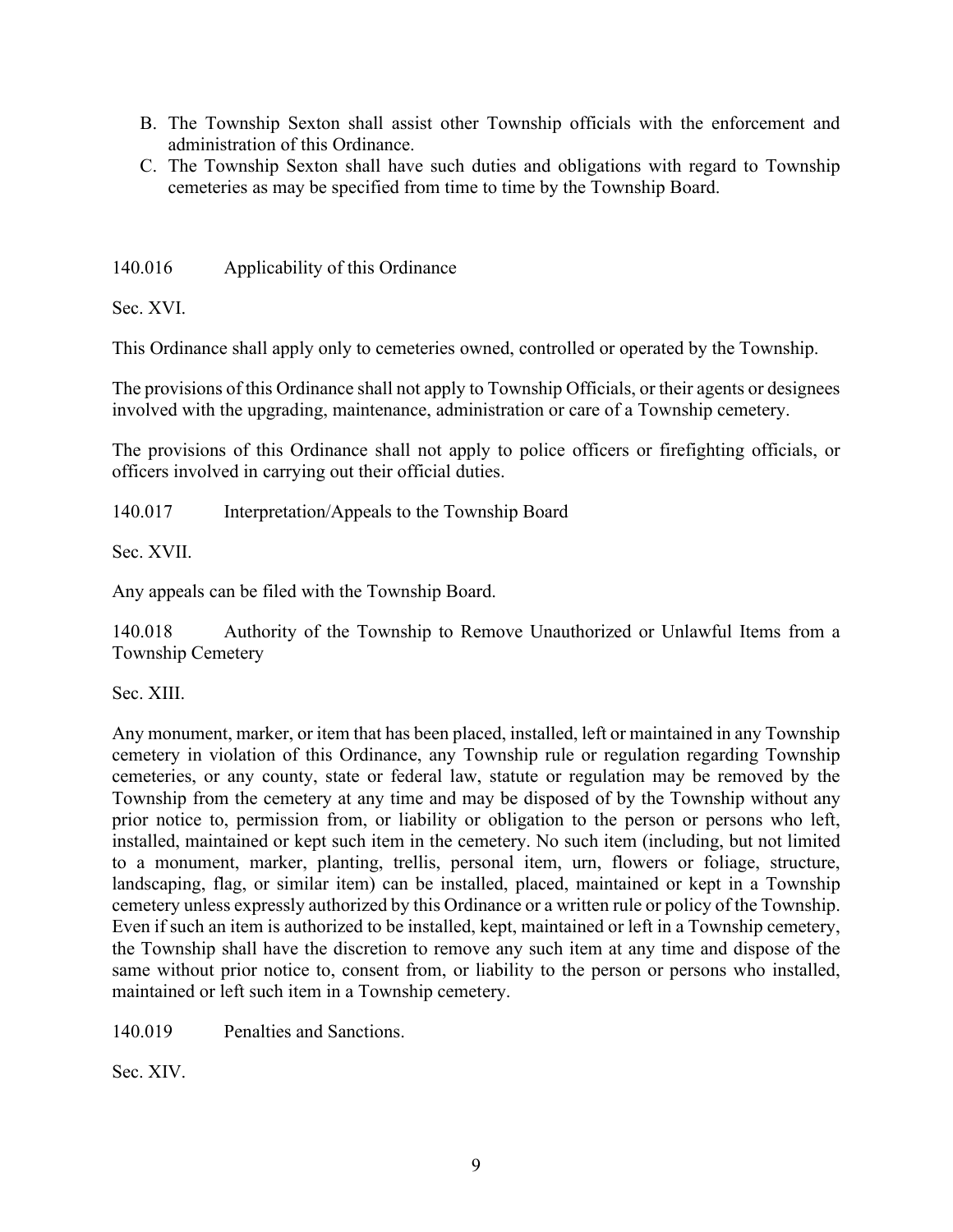A violation of this Ordinance (or of any rule or regulation adopted pursuant to this Ordinance) constitutes a municipal civil infraction. Any person who violates, disobeys, omits, neglects or refuses to comply with any provision of this Ordinance, or any permit or approval issued hereunder, or any amendment thereof, or any person who knowingly or intentionally aids or abets another person in violation of this Ordinance, shall be in violation of this Ordinance and shall be responsible for a civil infraction. The civil fine for a municipal civil infraction shall be not less than one hundred dollars (\$100) for the first offense and not less than two hundred dollars (\$200) for subsequent offenses, in the discretion of the court, in addition to all other costs, damages, expenses and remedies provided by law. In no case, however, shall costs of less than \$9.00 nor more than \$500.00 be ordered. A violator of this Ordinance shall also be subject to such additional sanctions and judicial orders as are authorized under Michigan Law. Provisions of this Ordinance may also be enforced by suit for injunction. For purposes of this section, "subsequent offense" means a violation of the provisions of this Ordinance committed by the same person within twelve (12) months of a previous violation of the same provision of this Ordinance or similar provision of this Ordinance for which said person admitted responsibility or was adjudged to be responsible. Each day during which any violation continues shall be deemed a separate offense. A violation of any permit or permit condition issued pursuant to this Ordinance shall also constitute a violation of this Ordinance.

140.020 Enforcement of the Ordinance

Sec. XX.

Unless otherwise specified by the Township Board by resolution, the following officials or officers shall have the authority to enforce this Ordinance and to issue municipal civil infraction citations/tickets pursuant to this Ordinance:

- Township Officials as outlined in 140.003 of this Section.
- Township Ordinance Enforcement Officer

| 140.022 | Reserved. |
|---------|-----------|
|         |           |

| 140.023 | Reserved. |
|---------|-----------|
|---------|-----------|

- 140.024 Reserved.
- 140.025 Reserved

## **SECTION II SEVERABILITY**

Should any provision or part of the within Ordinance be declared by any court of competent jurisdiction to be invalid or unenforceable, the same shall not affect the enforceability of the balance of this Ordinance which shall remain in full force and effect.

# **SECTION III**